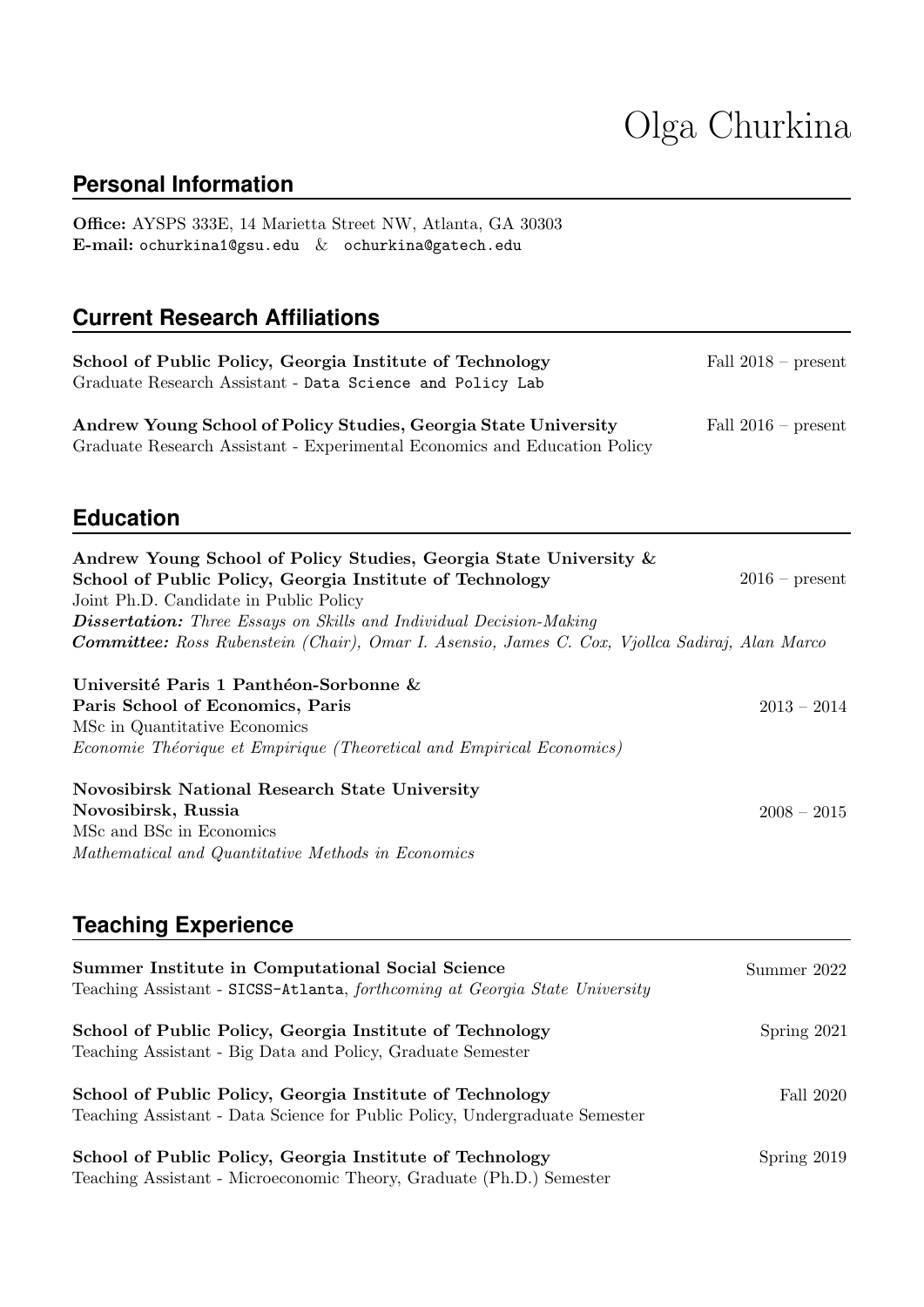| Andrew Young School of Policy Studies, Georgia State University       | Spring 2019             |
|-----------------------------------------------------------------------|-------------------------|
| Independent Instructor - Policy Data Analysis, Undergraduate Semester |                         |
|                                                                       |                         |
| Research Data Services, Georgia State University Library              | $Spring 2020 - present$ |
| Author of the "Introduction to LaTeX" workshop (in-person and online) |                         |

#### **Grants, Fellowships and Awards**

| <b>Best Teaching Assistant Award</b><br>School of Public Policy at Georgia Institute of Technology             | Spring 2021   |
|----------------------------------------------------------------------------------------------------------------|---------------|
| <b>AYSPS</b> Dissertation Fellowship<br>\$7,000 in funding for conducting field and lab experiments            | Summer 2020   |
| CIRTL & "Tech to Teaching" Certificates<br>Center for Teaching and Learning at Georgia Institute of Technology | Summer 2020   |
| <b>AYSPS</b> Dean's Fellowship<br>Coca-Cola Foundation                                                         | $2016 - 2019$ |
| 3-rd Degree Diploma for the Thesis Presentation<br>International Scientific Student Conference (ISSC-2012)     | Spring $2012$ |
| Gold Medal of Distinction upon HS Graduation                                                                   | Summer 2008   |

## **Publications and Working Papers**

- "A Quasi-Experiment in International Student Mobility: Germany's Fee Re-Introductions," with Matteo Zullo, European Journal of Higher Education (2021): 1-22.

- "Housing Policies Accelerate Energy Efficiency Participation," with Omar Isaac Asensio, Kira E. O'Hare, and Becky Rafter, under review.

- "Complementaries of Language and Non-Language Skills: Accumulation and Returns Effects," with Luisa Nazareno and Matteo Zullo, working paper.

- "Matching Techniques in Energy Policy Analysis: A Teaching Case for Smart Cities," with Omar Isaac Asensio, working paper.

- "Hiring Prospects of Online Education: Evidence from a Randomized Field Experiment," with Omar Isaac Asensio and Ross Rubenstein, work in progress.

- "Skills as Mediators for Prosocial Behavior," work in progress.

- "Free to Choose: The Role of School Vouchers in Swedish Education System," work in progress.

- "The Small Enterprises' Choice of Taxation Schemes Based on SET-Analysis," (2012). ISSC-2012 proceedings (in Russian).

- "The Evolution of Approaches to Taxation and Evaluation of After-Tax Equilibrium by the Criteria of Effectiveness and Equity: An Example of the Substandard Assets Taxation," (2011), with Evgeniya Anisimova and Evgeniya Moskaleva. ISSC-2011 proceedings (in Russian).